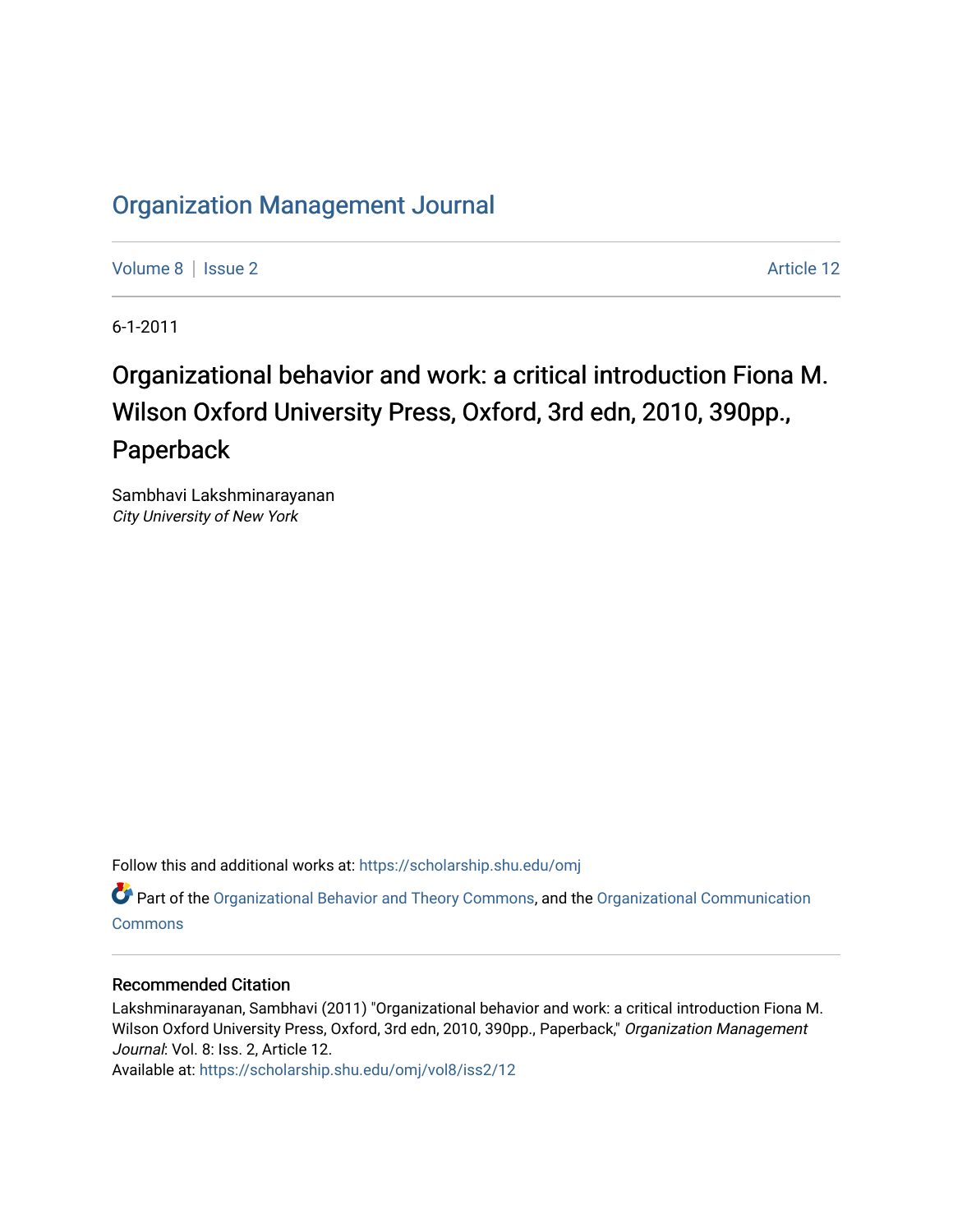Book Review

# Organizational behavior and work: a critical introduction

Fiona M. Wilson Oxford University Press, Oxford, 3rd edn, 2010, 390pp., Paperback

Reviewed by Sambhavi Lakshminarayanan

City University of New York, New York, USA

Organization Management Journal (2011) 8, 132-134. doi:10.1057/omj.2011.20



"Dirty" work, human trafficking, workplace romance and the Holocaust are not topics that one would usually find in a book on organizational behavior, nor are recommendations to watch popular Hollywood movies such as Dirty Harry (1971) and Nine to Five (1980). These are but some of the points that make this book piquant and individualistic. Although presented as a textbook, with standard features like a case study and research questions at the end of each chapter, this book has several unique features that differentiate it from others in the field.

The field of organizational behavior has certainly seen its share of rapid advances in the last few years – globalization of organizations, increasing diversity of the workforce and seismic societal changes, to name a few. An examination of recent volumes of journals such as the Organizational Management Journal and Journal of Organizational Behavior indicates that topics such as teamwork, leadership and motivation continue to be researched, and also that newer issues such as telework, corporate social responsibility and social media are generating interest. Books in the field continue to reflect this as well.

At one end of the spectrum of available books in the field are those that have a narrow and specific focus. For example, a view that posits looking at organizational behavior through a neurogenetic lens is explored by Silverman (2000); Gruneberg and Wall (1984) do so from a purely sociological and psychological perspective. Another approach is taken by Greenblatt (1981) where the scope is limited to one country and culture – namely, China. Fiona Wilson herself has previously written a well-researched book that examines various facets of organizational behavior in the context of women (Wilson, 2003). At the other end of the spectrum are the numerous texts that are aimed at organizational behavior courses taught in undergraduate and graduate programs. These textbooks typically cover a broad array of topics – including personality, groups, motivation, leadership, and organizational structures (see Schermerhorn et al., 2008). The textbook approach is to present existing and well-established theories and to periodically, through different editions, update the content. Wilson's book, though similar to textbooks in its coverage of a standard range of topics, nevertheless differs in both the content and presentation, and could, in a sense, be seen positioned somewhere in between the categories of books.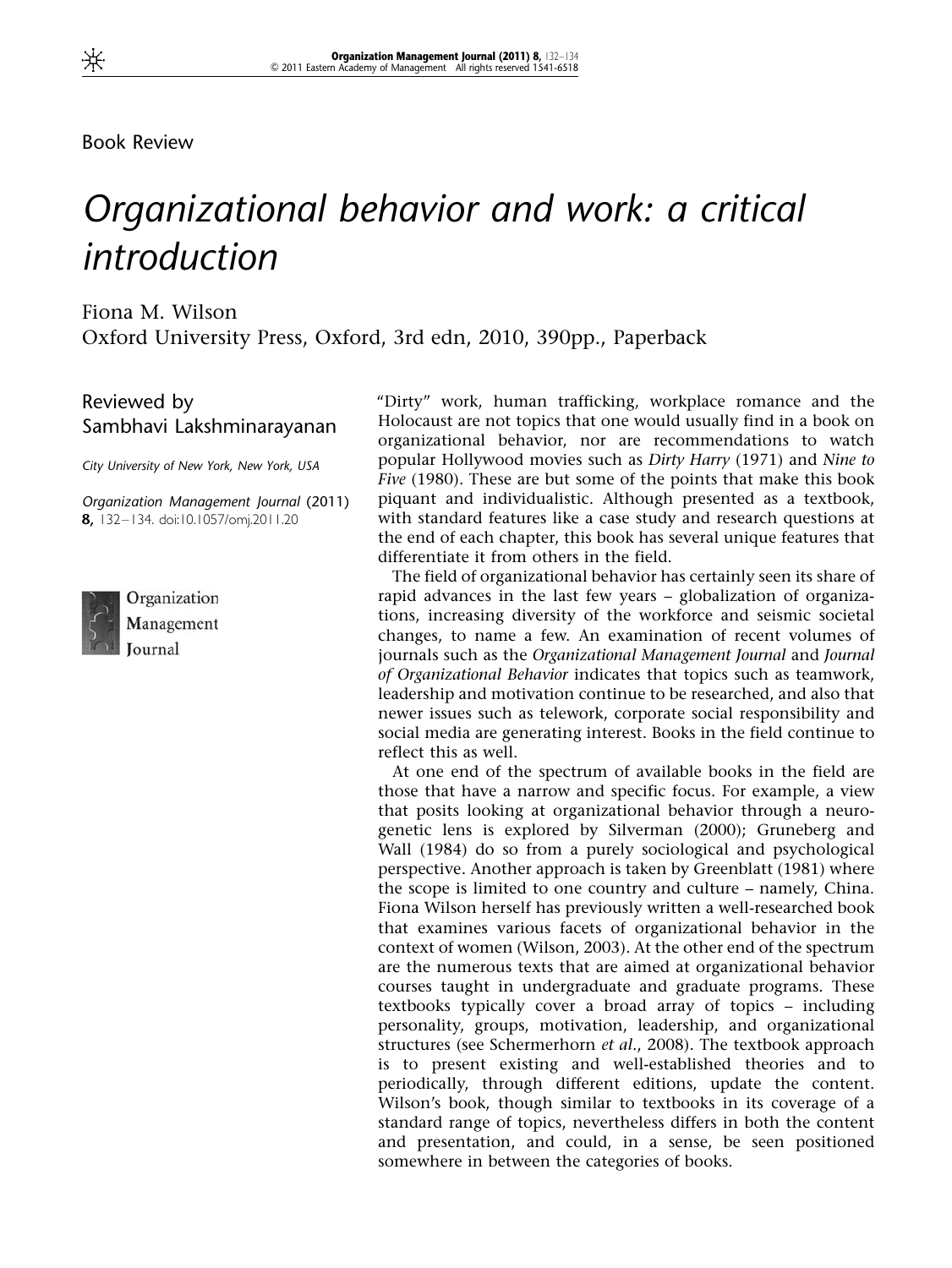133

The author herself signals that the reader can expect something different right in the title and the "Introduction" section. The title includes the phrase "a critical introduction" which the author clearly takes seriously. The author mentions (pp. 4–5) that most textbooks present a rather sanitized version of the workplace, and implies that they follow a "scientific" and psychology-based approach wherein theories are presented as de-facto explanations of behavior and are not to be questioned too deeply. The author seeks to correct that in this book with a more critical approach, which could be said to be the "sociology" based one. Here theories are presented, but are evaluated critically, along with the caveat that they are, at best, partial explanations. Indeed, that is explicitly done in Chapter 6. That chapter, which discusses classic theories on motivation, includes a critique after each theory. For instance, the author discusses the lack of empirical support for Maslow's theory and the too-neat fit between Herzberg's intrinsic and extrinsic factors to satisfaction and dissatisfaction of employees. This approach supports the author's contention that real life is not as neatly packaged as an uncritical acceptance of theories would imply. The reader needs to accept that there may be aspects of organizational behavior that these models cannot explain.

This book, as the author says in the introduction, does cover most of the topics found in "mainstream" texts. It is divided into three sections. Section 1, labeled "Approaching Management Critically" is essentially an analysis of the environment, both internal and external, with special emphasis on work. Section 2, called "Classic Organizational Behavior and Critique," addresses the standard topics of motivation, leadership, perception, personality, learning, culture, teams, structure and change. Although these are *de rigueur* for organizational behavior textbooks, the approach is non-traditional on occasion. For instance, Chapter 13, on Structure, addresses standardization via a detailed discussion of McDonald's, even using the term "McDonaldization." Textbooks do use real life companies as illustrative examples, but not usually in the main body of the chapter to discuss a concept. The third and last section, "The Core of Critical Approaches," differentiates this book in terms of content from other texts. It includes chapters on power, misbehavior, voluntary and alternative organizations, and health, with a novel treatment of these topics. Chapter 15 discusses standard concepts such as bases of power, but also has significant coverage of uncommon issues such as workers' power and resistance, and surveillance. Finally, throughout the text, the author attempts to maintain a thread reflecting the critical approach by including "Stop and Think" boxes. These pose questions, clearly with the goal of provoking the reader to explore the subject in a non-linear manner. Examples of these are: "Why is the number of women in top positions falling" (p. 23) and "Can technology present two faces at the same time? Can you see how this might be the case?" (p. 284). Two topics that are usually found in most texts, and are omitted here are decision making and conflict resolution.

The issue of gender and sexuality in the workplace is one that the author has written about previously, and also one that is typically not found in detail in standard texts. These topics are examined from different angles over a few chapters in sections such as: Men and Women Working (p. 21), Men, Women and Management (p. 22), Class, Gender and Meaning of Work (p. 46), Management and Men (p. 71), Double Jeopardy: The reality for the black and ethnic woman manager (p. 72), the entire chapter on Sexuality, Sex Typing and Gender, and Gender and Leadership (p. 153). The reader is provided with a good view of how gender intersects with organizational functioning.

Another significant difference in terms of content is in this book's presentation of the point of view of non-management workers. This is particularly poignant to read, since most business and management courses indubitably present management's perspectives. Although we might expect texts on labor management to discuss employee perspectives, most of them such as Ballot et al. (1996) focus exclusively on issues such as unions, collective bargaining and administrative processes, and not at all on employees as people. Wilson's text does a splendid job of filling the gap. Chapter 2, "The View from Below," offers a worker's view of what work actually means, and raises the question of work that is particularly challenging, but not well paid, such as emotional labor or working at a call center. A societal concern in many western economies has been the prospect of falling wages, and many formerly "middle" income employees transitioning into lower-wage, "blue" collar work (Kazis and Miller, 2001). In that regard, this chapter is prescient, and likely to become a more important topic in the years to come.

As the structure and composition of organizations continues to evolve, so do the bounds of